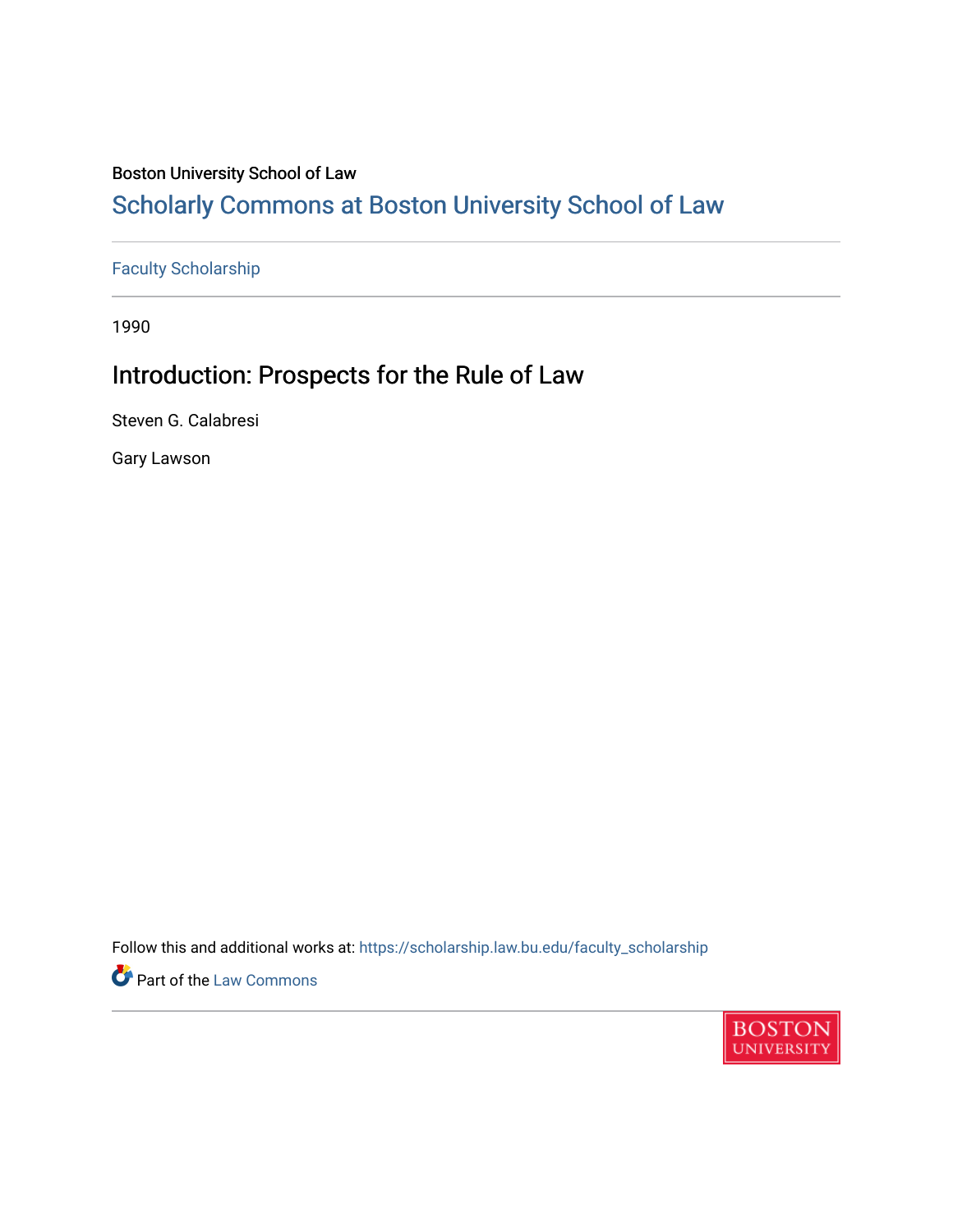## **SYMPOSIUM**

## **LEGAL SYSTEMS IN TRANSITION: NEW DIRECTIONS FOR EASTERN EUROPE**

*The Fourth Annual Federalist Society Lawyers Convention Symposium*

### **INTRODUCTION**

#### **PROSPECTS FOR THE RULE OF LAW**

#### **STEVEN G.** CALABRESI\* GARY LAWSONt

The year **1991** marks the bicentennial of the American Bill of Rights. For the nation's legal community, including the Federalist Society, this event has provided the occasion for spirited reconsideration of many of the most important questions asked, and answers provided, **by** our Constitution's framers concerning the eternal problem of securing and maintaining ordered liberty. **Of** course, American scholars are free to speculate about these questions from within the comfort of a functioning market order and a stable constitutional system. The respective peoples of the emerging democracies of Central and Eastern Europe have no such luxury. In the aftermath of the Glorious Revolutions of **1989,** the many countries now shaking off the tyrannical yoke of communism face a real-world "constitutional moment," in which they must choose-perhaps all too quickly-the ideologies and institutions best suited to protecting their hard-won liberty.

Accordingly, on November **30** and December **1, 1990,** the Federalist Society gathered together scholars and officials from Central, Eastern, and Western Europe and the United States in order to assess the state of and prospects for the emerging legal order in post-communist Europe. We are

<sup>\*</sup> Assistant Professor, Northwestern University School of Law.

t Assistant Professor, Northwestern University School of Law.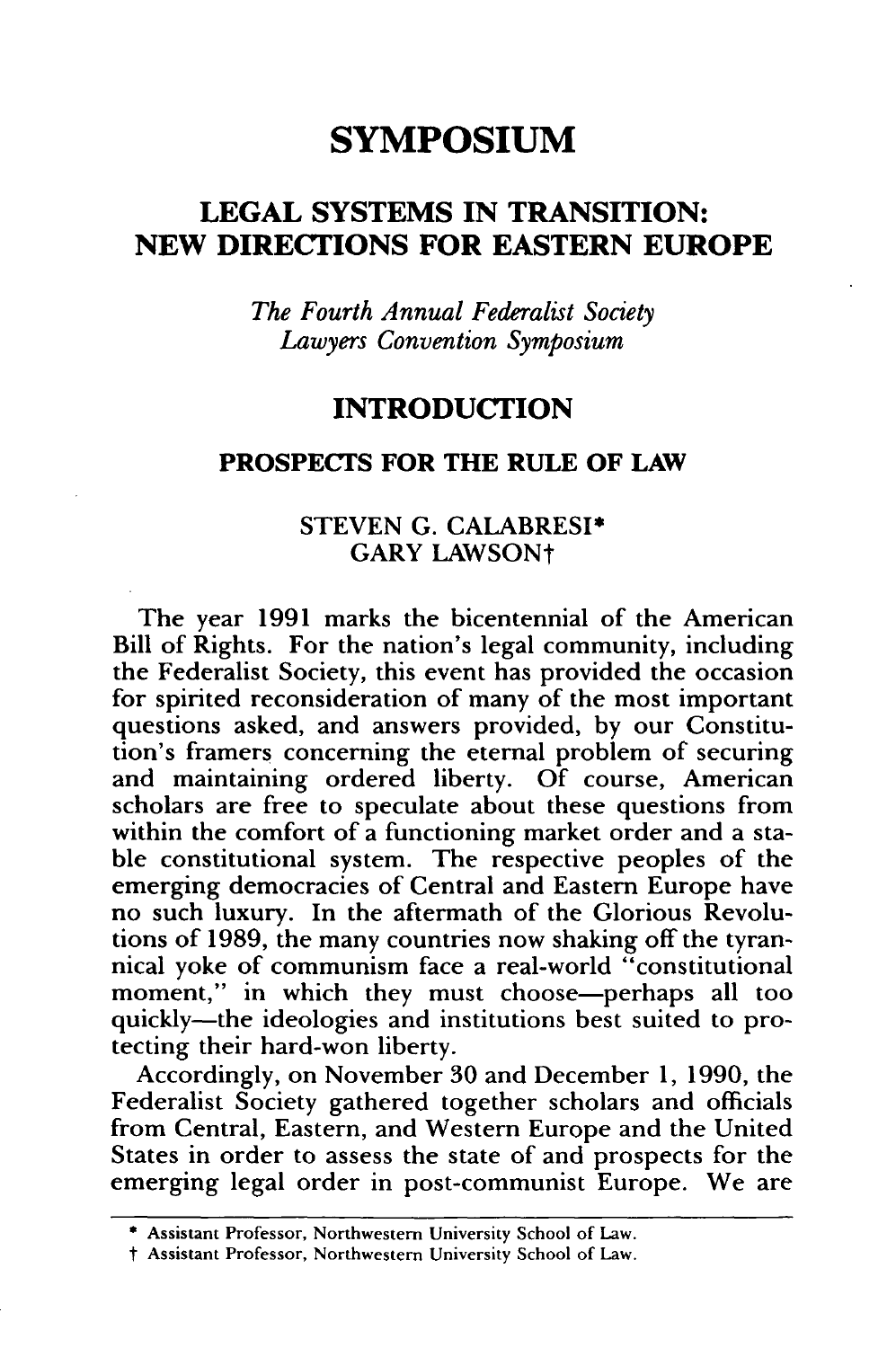proud to publish the proceedings of that historic conference in the *Cumberland Law Review,* and we are grateful to the editors for making these proceedings available in an impeccably professional and expeditious manner.

The discussions that follow range broadly over the questions facing the new democracies: how to structure governmental institutions, both horizontally and vertically; how to secure property rights and establish a functioning market economy; how to deal with the long-brewing environmental problems and ethnic and cultural tensions that are now coming to the fore; and, perhaps most importantly, how to replace party-dominated totalitarianism with a system governed by the rule of law. This latter question has been a particular source of concern for sympathetic observers of democratization, and because it raises theoretical and practical problems that are not always recognized, we think it worthy of brief mention here.

It is easy to insist that establishing the rule of law in Central and Eastern Europe is an important precondition to effective political and economic reform.' It is much more difficult to define this "rule of law" that should be established. "The rule of law" has proved to be one of the most elusive concepts in the lexicon of jurisprudence. Attempts at concise definition seem invariably to fail, resulting instead in lists of attributes supposedly characteristic of the rule of law (such as generality and prospectivity), typically accompanied by a warning that not all of these attributes must always be present for the rule of law to be achieved.2

We suspect that the absence of a clear definition of "the rule of law" is an inevitable result of the fact that "the rule of law" is not an identifiable set of precepts or a decisionmaking algorithm, but is instead a *habit of mind-a* way of dealing with problems that has more or less characterized the Western legal traditions for the past millennium. Instances of the application of the rule of law can be recog-

**<sup>I</sup>**Margaret Thatcher, for example, has cautioned that an effective rule of law is "the essential underpinning of democracy." Speech by Margaret Thatcher to the Aspen Institute (Aug. 5, 1990).

<sup>&</sup>lt;sup>2</sup> We have in mind the classic treatments of the rule of law found in A. DICEY, **INTRODUCTION TO THE STUDY OF THE LAW OF THE CONSTITUTION** (8th ed. **1915); 1** F. HAYEK, LAW, LEGISLATION AND LIBERTY: RULES AND ORDER (1973). For a more recent, but no more precise, attempt at definition, see Radin, *Reconsidering the Rule of Law,* 69 **B.U.L.** REV. 781 (1989).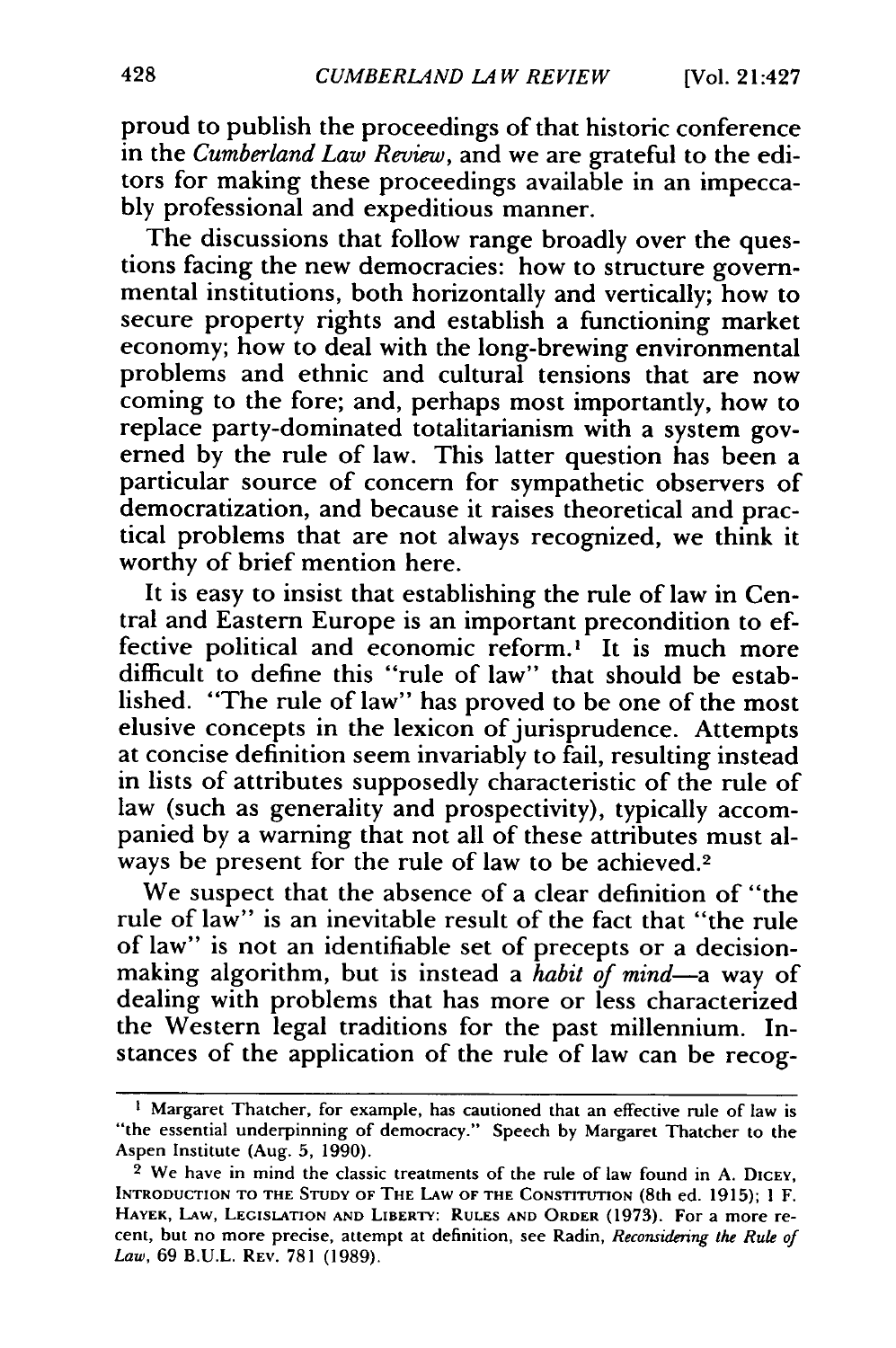nized, but the concept itself cannot be reduced to a verbal description, because it embodies centuries of accumulated knowledge, practices, wisdom, and error, which no single mind can comprehend or process. The rule of law, in other words, is what F.A. Hayek has termed a *spontaneous order:* It is a complex, abstract institution that has emerged as an unplanned consequence of the actions of countless people aiming at ends other than the establishment of the rule of law<sup>3</sup>

If this description of the rule of law is accurate, it has serious and somewhat disturbing consequence for the nations of Central and Eastern Europe. A spontaneous order, by definition, cannot be established by plan or decree. One can plan or decree institutions that will foster the development of spontaneous orders, but the orders themselves must be allowed to emerge (or fail to emerge) from the unplanned play of social forces. It may therefore be impossible to "establish" the rule of law the way one might "establish" a parliamentary governmental structure. In this respect, the problems of moving from a communist legal system to a system governed by the rule of law are analogous to the problems of moving from a socialist to a marketoriented economy. It is easy to move from a free market to socialism; one needs only a mechanism for issuing decrees, the troops to back them up, and a well-developed taste for human suffering. Moving from socialism to a free market, however, is a much more difficult task, precisely because a free market is a spontaneous order. The emergence of markets can be facilitated, but not planned. Similarly, we strongly suspect that the emergence of the rule of law can be facilitated, but not planned. If that is true, then it becomes very difficult to give useful advice to nations desiring the undeniable benefits that flow from systems organized around the rule of law. And if the rule of law is a precondition for a successful market order, the consequences are graver still.

We hope that scholars, both here and abroad, will give serious thought to this problem.<sup>4</sup> If the participants in this symposium are representative of the caliber of thinkers

*<sup>3</sup> See generally* 1 F. **HAYEK,** *supra* note 2, at 36-52.

<sup>4</sup> We note that the Spring 1991 issue of the *University of Chicago Law Review* includes a symposium entitled "Approaching Democracy: A New Legal Order for Eastern Europe." 58 U. **CHI.** L. REV. 439 (1991).